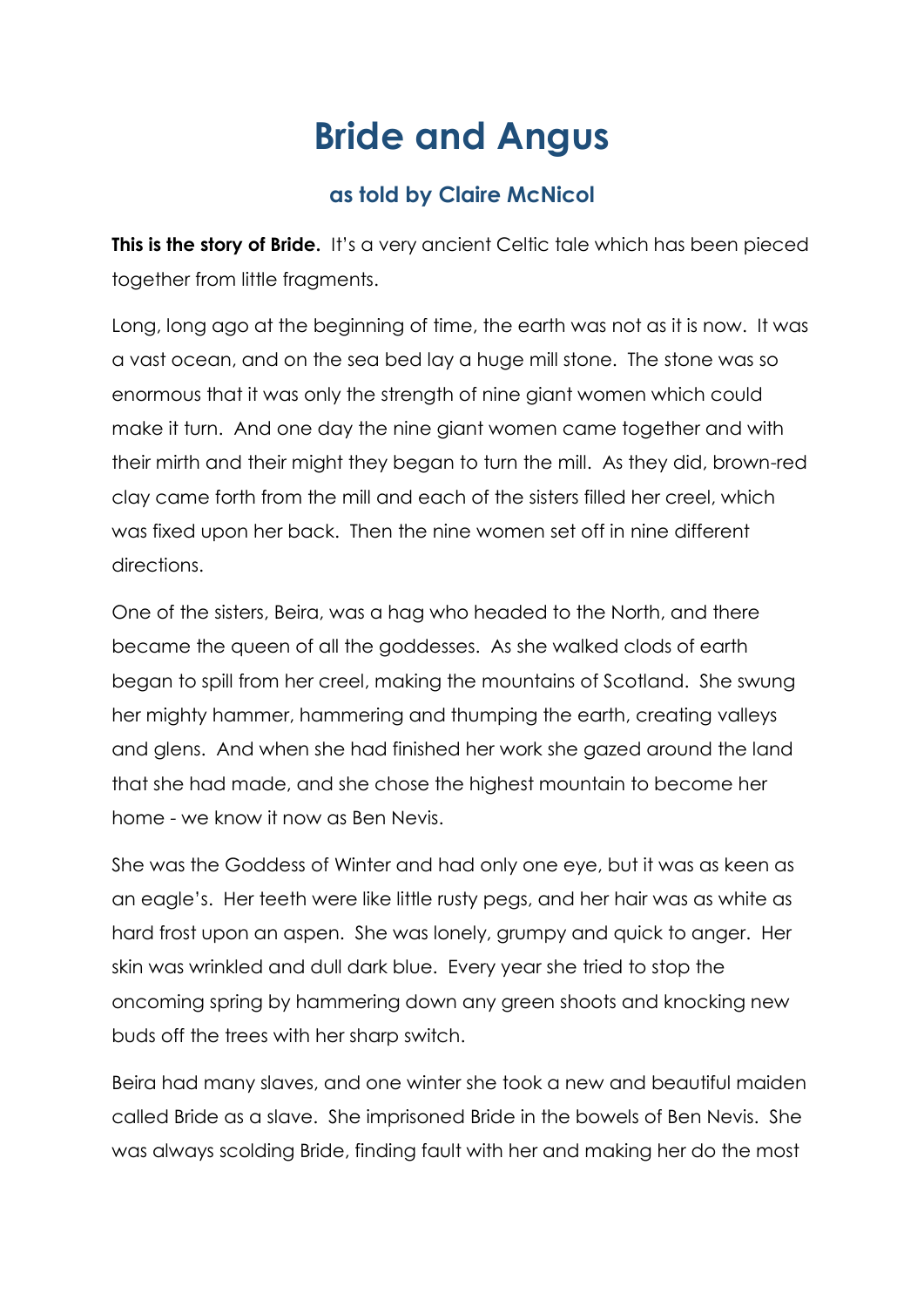menial and difficult tasks. One day she gave Bride a brown-coloured fleece and she said to her, 'You must wash this in the cold running stream until it is white, and don't you dare come back until it is gleaming white.' Bride took the fleece and washed it in the waterfall which cascaded down from the mountain, but try as she might the fleece would not come clean.

Day after day she laboured, until one day an old grey bearded man came upon her and found her weeping. 'Why are you weeping my child?' 'Queen Beira has commanded me to make this fleece white, but it cannot be done. Who are you?' she asked. 'My name is Father Winter, give me the fleece and I will make it white for you.' Father Winter took the fleece and he shook it once, twice, three times; when he handed it back to her it was gleaming and as white as snow. Then he gave Bride a little bunch of snowdrops and he said, 'Show these to your mistress and tell her that the green shoots have sprouted beneath the white snow.'

Bride returned to the mountain castle of Beira and laid the clean fleece at Beira's feet. But the old queen scarcely looked at it for her eyes were fixed upon the snowdrops. 'Where did you find these flowers?' she asked angrily. Bride told Beira about the old man in the forest. 'Evil are the tidings you bring me girl, be gone from my sight!' Bride felt a little fluttering of hope in her heart; perhaps at last Queen Beira's rule might come to an end. Beira jumped on her grey steed and rode off to the North, the South, the East and the West, hammering the earth and trying to keep the spring at bay.

Meanwhile on the green isle of summer, which drifted on the silver-blue tides of the Atlantic off the West Coast of Scotland, Angus Og, God of Summer, dreamt of a beautiful maiden who was weeping. When he awoke he told his father about his dream. His father said, 'The fair princess whom you have dreamt of is Bride. And in the days when you are King of Summer she will be your queen. She is weeping because she is kept prisoner by the Queen of Winter.' 'I must go forth at once to search for her,' said Angus Og. The King said, 'Now is the wolf month and uncertain is the temper of the wolf. Wait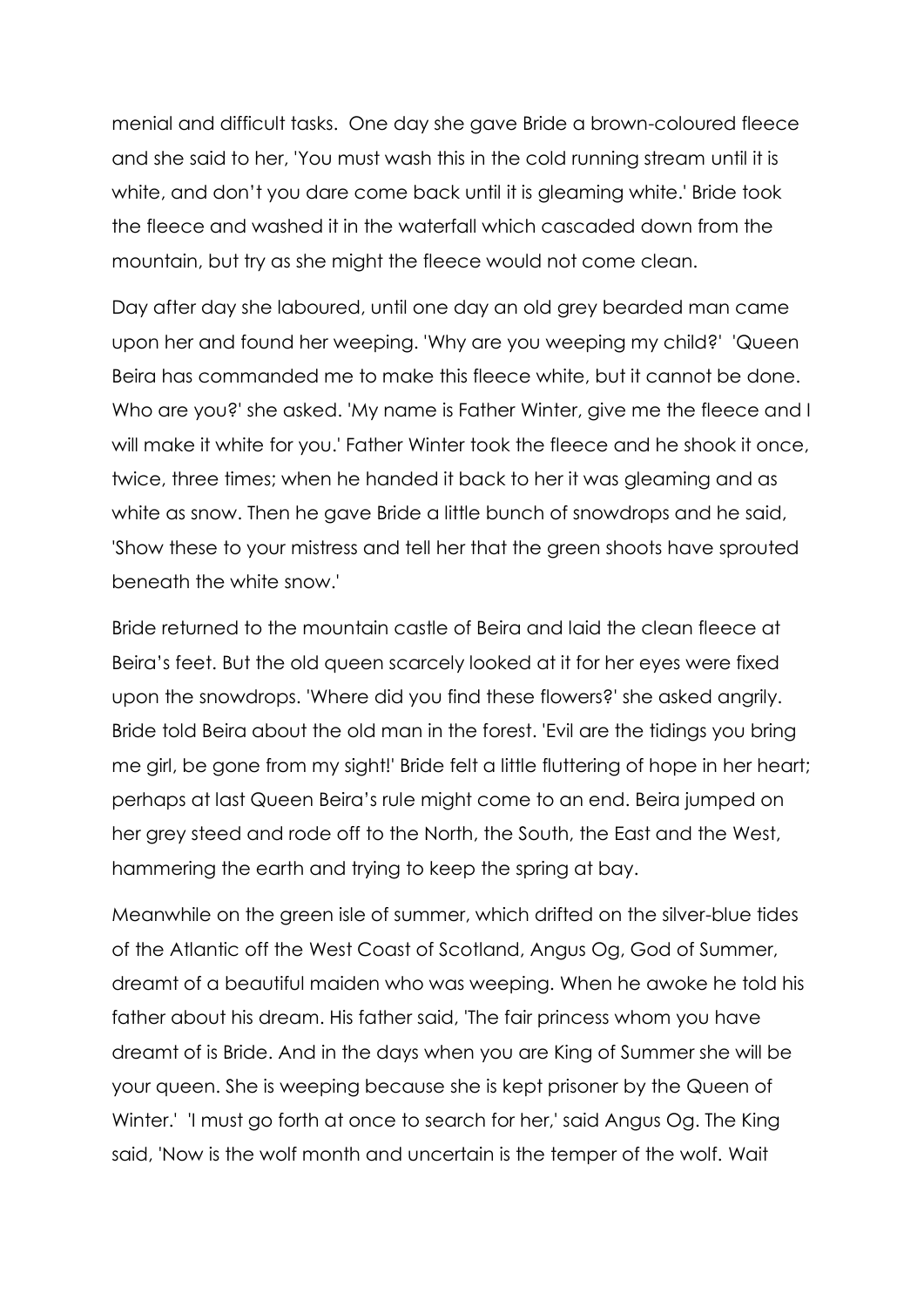here until the green grass begins to grow and the seas are calm.' 'I cannot wait,' said Angus, 'I must go now.'

And so he rode to the ocean, and there he waved his wand, once, twice, three times over the ocean. And he borrowed three days from the month of August, giving them to the month of February. At once the sea was calm and the sun shone through the grey clouds. Angus mounted his white steed and rode in his royal crimson robe across the sea. That night Bride saw him in a dream and knew that he longed to set her free. When she awoke she was shedding tears of joy, and where her tears fell little violets as blue as her eyes sprung up. Angus rode across the snow-covered lands of Scotland, and when at last he came to Ben Nevis and freed Bride from the fortress, she stepped outside, and as she walked upon the snow it melted, and little spring flowers sprung up.

The Queen of the Fairies came out of the forest and led Angus and Bride into the Forest. Angus and Bride were greeted by the Fairy Queen, who waved her wand and transformed Bride's clothing from rags to a white and silver robe. The linty was the first bird in the forest to hail Bride, and the Fairy Queen proclaimed from now on the linty will be known as the bird of Bride. Down on the seashore the oyster catcher shrieked with joy and the Fairy Queen named the oyster catcher the page of Bride. In Bride's right hand she carried a white wand entwined with golden corn stalks, and in her left hand a golden horn of plenty.

So the Fairy Queen wed Angus and Bride and as they walked forth from their wedding they came to a river which was covered in ice. Bride dipped her fingers in the river and the ice melted away as the Hag of Ice shrieked and fled.

Beira could hear the singing of the birds, and she set off at once to wage war against Angus and Bride. She rode on her grey steed, kicking up dark grey clouds at her heels. But Angus and Bride had already left the land of